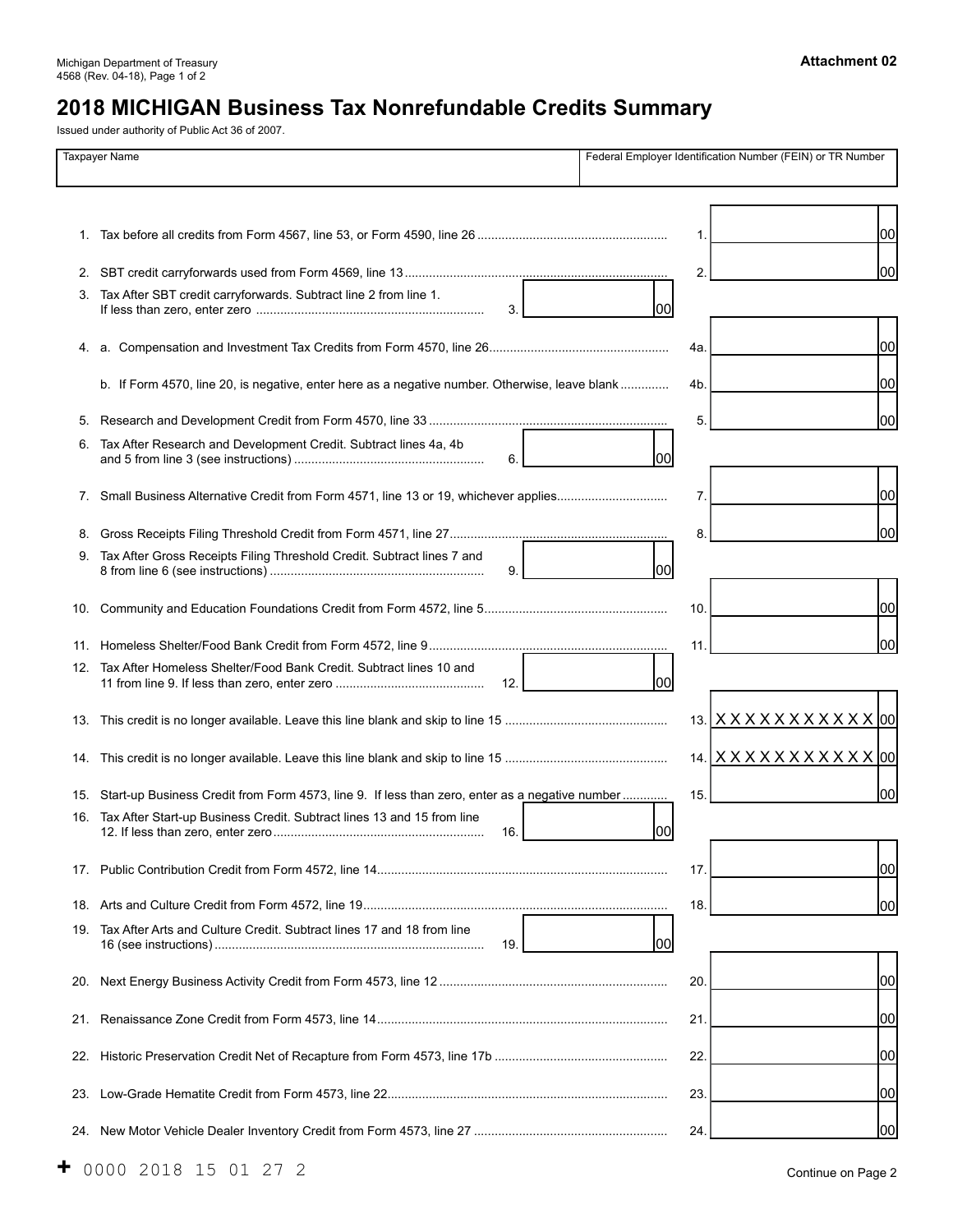|     |                                                                                                                                                      | 25  | 100l |
|-----|------------------------------------------------------------------------------------------------------------------------------------------------------|-----|------|
|     |                                                                                                                                                      | 26  | 100  |
| 27. |                                                                                                                                                      | 27  | 00   |
|     |                                                                                                                                                      | 28  | 00   |
| 29. |                                                                                                                                                      | 29  | 100l |
|     |                                                                                                                                                      | 30  | 00   |
|     |                                                                                                                                                      | 31  | 00   |
|     |                                                                                                                                                      | 32. | 100l |
|     |                                                                                                                                                      | 33. | 100  |
|     |                                                                                                                                                      | 34  | 00   |
|     |                                                                                                                                                      | 35  | lool |
|     |                                                                                                                                                      | 36  | 00   |
|     |                                                                                                                                                      | 37. | 00   |
|     |                                                                                                                                                      | 38  | 100l |
| 39. | MEGA Poly-Silicon Energy Cost Credit and Miscellaneous MEGA Battery Credits from Form 4573,                                                          | 39  | 00   |
|     | 40. Total Nonrefundable Credits. Add lines 2, 4a, 4b, 5, 7, 8, 10, 11, 15, 17, 18, and 20 through 39. Enter                                          | 40  | 00   |
|     | 41. Tax After Nonrefundable Credits. Subtract line 40 from line 1. If less<br>than zero, enter zero. (This line must be equal to Form 4567, line 55, |     |      |

or Form 4590, line 28.) .......................................................................... 41. 00